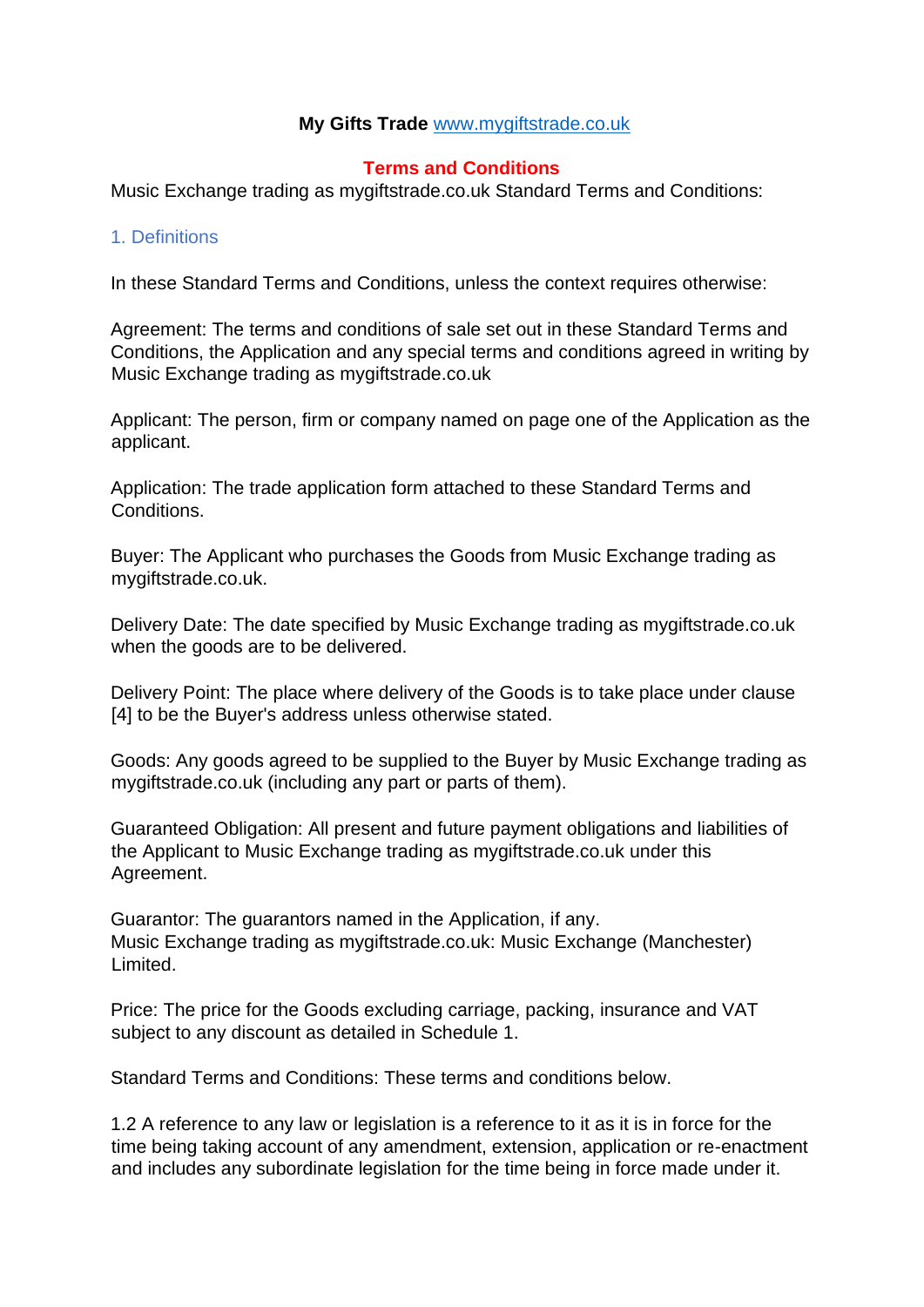1.3 Words in the singular include the plural and, in the plural, include the singular.

1.4 A reference to one gender includes a reference to the other gender.

1.5 The headings do not affect the interpretation of these Standard Terms and Conditions.

# 2. Application of these terms.

- 2.1 Subject to any variation under clause 2.3 these Standard Terms and Conditions shall apply to all contracts for the sale of Goods by mygiftstrade.co.uk to the Buyer to the exclusion of all other terms and conditions including any terms or conditions which the Buyer may purport to apply under any purchase order, confirmation of order, specification or other document.
- 2.2 No terms or conditions endorsed on, delivered with or contained in the Buyer's purchase order, confirmation of order, specification or other document shall form part of the Agreement simply as a result of such document being referred to in the Agreement.
- 2.3 The Agreement applies to all mygiftstrade.co.uk's sales and any variation to the Agreement and any representations about the Goods shall have no effect unless expressly agreed in writing and signed by mygiftstrade.co.uk. The Buyer acknowledges that it has not relied on any statement, promise or representation made or given by or on behalf of mygiftstrade.co.uk which is not set out in the Agreement. Nothing in this clause shall exclude or limit mygiftstrade.co.uk's liability for fraudulent misrepresentation.
- 2.4 Each order or acceptance of a quotation for Goods by the Buyer from mygiftstrade.co.uk shall be deemed to be an offer by the Buyer to buy Goods subject to these Standard Terms and Conditions.
- 2.5 No order placed by the Buyer shall be deemed to be accepted by mygiftstrade.co.uk until a written acknowledgement of order is issued by mygiftstrade.co.uk or (if earlier) mygiftstrade.co.uk delivers the Goods to the Buyer.
- 2.6 The Buyer shall ensure that the terms of its order and any applicable specification are complete and accurate.
- 2.7 Any quotation is given on the basis that no contract shall come into existence until mygiftstrade.co.uk despatches an acknowledgement of order to the Buyer. Any

quotation is valid for a period of [30] days only from its date, provided that mygiftstrade.co.uk has not previously withdrawn it.

2.8 Acceptance of this agreement and/or acceptance of delivery of the goods shall be deemed conclusive evidence of the applicant's acceptance of these conditions and the Standard Terms and Conditions below.

## 3. Description of Goods.

3.1 The quantity and description of the Goods shall be as set out in mygiftstrade.co.uk's quotation or acknowledgement of order.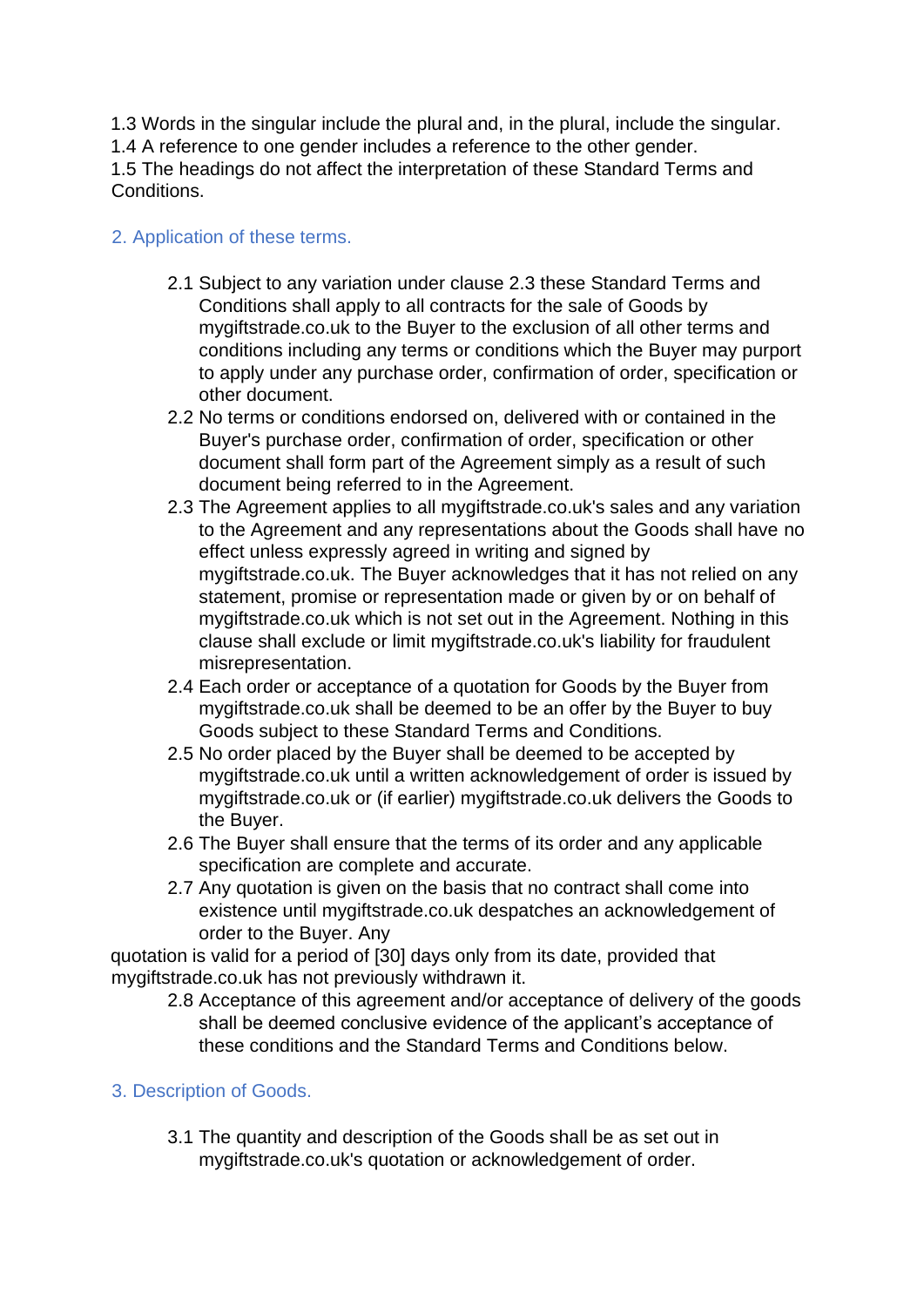- 3.2 Back orders will be recorded unless otherwise requested, when backorders arrive in stock these will be sent out by mygiftstrade.co.uk to the Buyer with the Buyer's next order. However if no orders are placed within 21 days all dues will be despatched.
- 3.3 When an order is placed for a non-stock item (marked as such on the order acknowledgement), the order cannot be cancelled by the Buyer provided that the Goods are delivered to the Buyer within 60 (sixty) days from the date the order was placed.

### 4. Delivery of the Goods.

- 4.1 All delivery parcels are despatched by mygiftstrade.co.uk by courier service or by first class post for the UK Mainland (except Scottish Highlands).
- 4.2 Requests for delivery other than by courier are sent at Buyer's risk only.
- 4.3 Carriage Free on orders over £300 net (UK mainland only excluding Scottish Highlands and Overseas Territories).
- 4.4 Delivery of the Goods shall be made to the Delivery Point on the Delivery Date. The Goods may be delivered in advance of the Delivery Date upon the giving of reasonable notice to the Buyer. The Buyer shall make all arrangements to take delivery of the Goods whenever they are tendered for delivery.
- 4.5 Any dates specified by mygiftstrade.co.uk for delivery of the Goods are intended to be an estimate and time for delivery shall not be made of the essence by notice. If no dates are so specified, delivery shall be within a reasonable time.
- 4.6 Subject to the other provisions of the Agreement, mygiftstrade.co.uk shall not be liable for any direct, indirect or consequential loss (all three of which terms include, without limitation, pure economic loss, loss of profits, loss of business, depletion of goodwill and similar loss), costs, damages, charges or expenses caused directly or indirectly by any delay in the delivery of the Goods (even if caused by mygiftstrade.co.uk's negligence), nor shall any delay entitle the Buyer to terminate or rescind the Agreement unless such delay exceeds 180 days.
- 4.7 If for any reason the Buyer fails to accept delivery of any of the Goods when they are ready for delivery, or mygiftstrade.co.uk is unable to deliver the Goods on time because the Buyer has not provided appropriate instructions, documents, licences or authorisations:
	- 4.7.1 risk in the Goods shall pass to the Buyer (including for loss or damage caused by mygiftstrade.co.uk's negligence);
	- 4.7.2 the Goods shall be deemed to have been delivered; and
	- 4.7.3 mygiftstrade.co.uk may store the Goods until delivery, whereupon the Buyer shall be liable for all related costs and expenses (including, without limitation, storage and insurance).
- 4.8 The Buyer shall provide at the Delivery Point and at its expense adequate and appropriate equipment and manual labour for loading and/or unloading the Goods. 4.9 Each instalment shall be a separate contract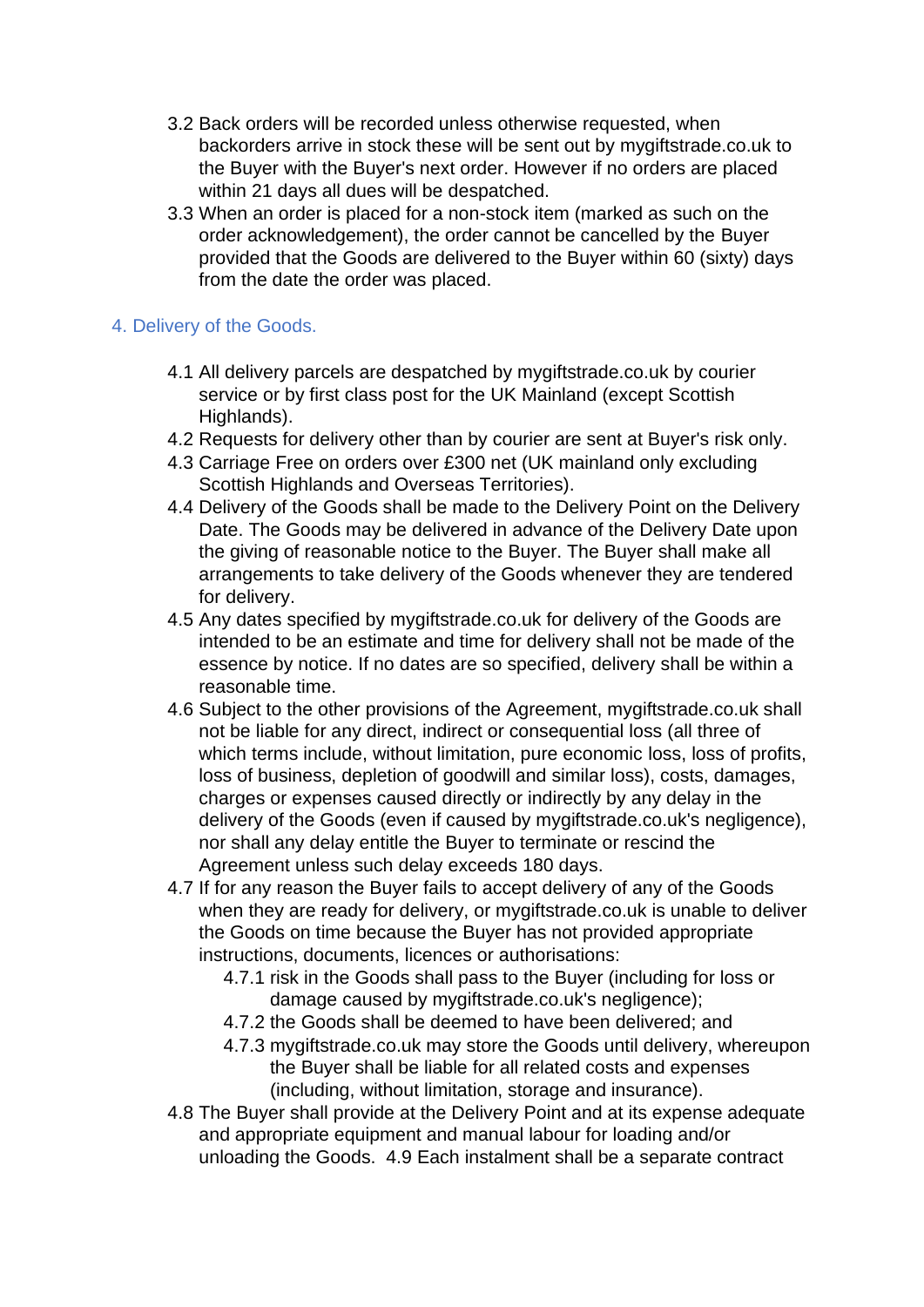and no cancellation or termination of any one contract relating to an instalment shall entitle the Buyer to repudiate or cancel any other contract or instalment.

4.10 The quantity of any consignment of Goods as recorded by mygiftstrade.co.uk on despatch from mygiftstrade.co.uk's place of business shall be conclusive evidence of the quantity received by the Buyer on delivery unless the Buyer can provide conclusive evidence proving the contrary.

4.11 mygiftstrade.co.uk shall not be liable for any non-delivery of Goods (even if caused by mygiftstrade.co.uk's negligence) unless the Buyer gives written notice to mygiftstrade.co.uk of the non-delivery within 7 working days of the date when the Goods would in the ordinary course of events have been received.

4.12 Any liability of mygiftstrade.co.uk for non-delivery of the Goods shall be limited to replacing the Goods within a reasonable time or issuing a credit note at the pro rata rate against any invoice raised for such Goods.

## 5. Acceptance of the Goods.

- 5.1 The Buyer shall be deemed to have accepted the Goods 7 (seven) days after delivery to the Buyer.
- 5.2 After acceptance the Buyer shall not be entitled to reject Goods which are not in accordance with the Agreement.
- 5.3 Shortages and damaged goods must be notified to mygiftstrade.co.uk within 7 days of receipt of goods, quoting the invoice number. All returns must be authorised by mygiftstrade.co.uk before they are returned and are subject to mygiftstrade.co.uk's return of goods procedure detailed at Schedule 2.

### 6. Remedies of Buyer.

- 6.1 Where the Buyer rejects any Goods then the Buyer shall have no further rights whatever in respect of the supply to the Buyer of such Goods or the failure by mygiftstrade.co.uk to supply Goods which conform to the contract of sale.
- 6.2 Where the Buyer accepts or has been deemed to have accepted any Goods then mygiftstrade.co.uk shall have no liability whatever to the Buyer in respect of those Goods.
- 6.3 mygiftstrade.co.uk shall not be liable to the Buyer for late delivery or short delivery of the Goods.

### 7. Risk/title.

- 7.1 The Goods are at the risk of the Buyer from the time of delivery.
- 7.2 All goods are supplied on firm sale.
- 7.3 Ownership of and/or title to the Goods shall not pass to the Buyer and shall remain the property of mygiftstrade.co.uk until mygiftstrade.co.uk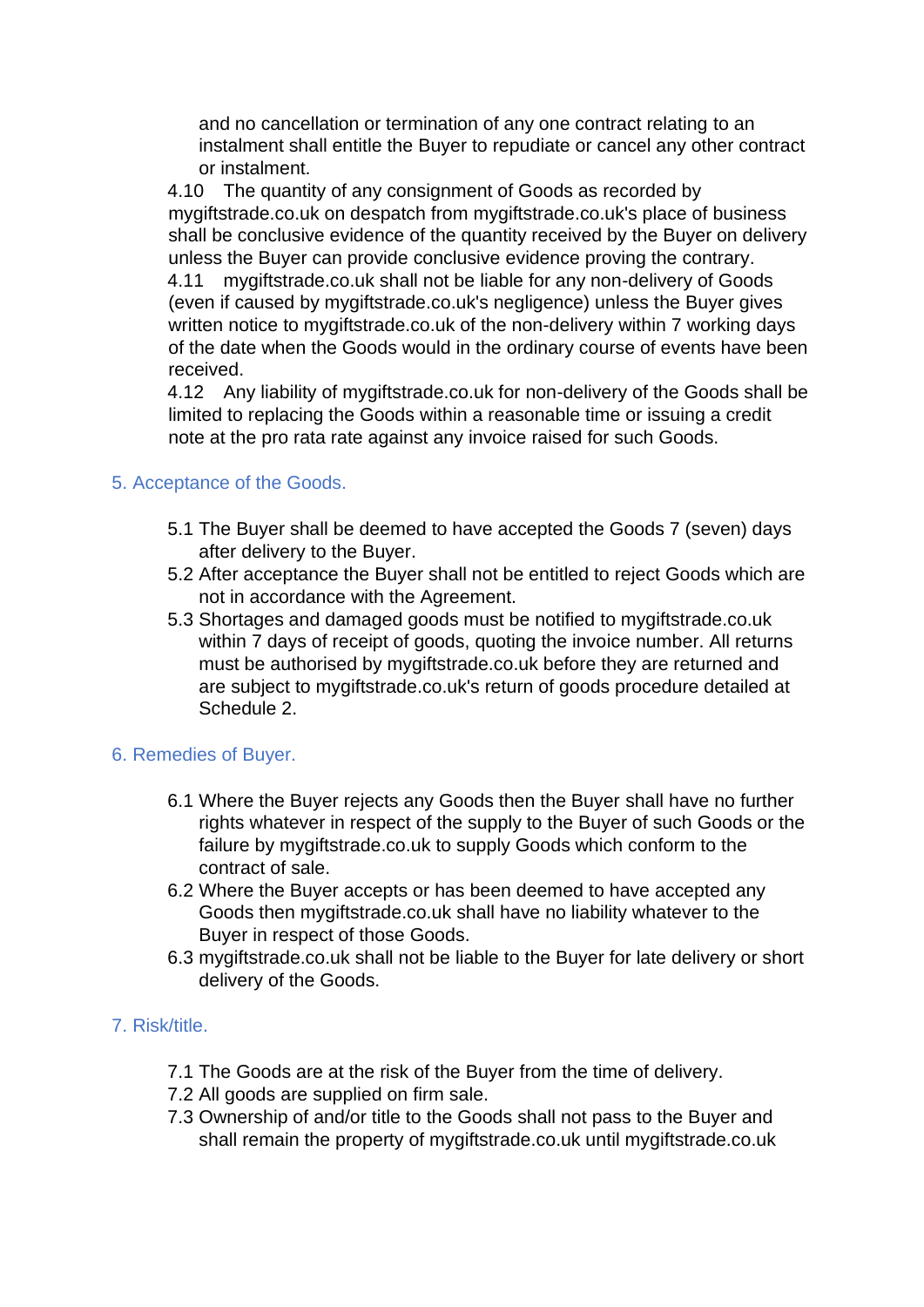has received in full (in cash or cleared funds) all payments and sums due to it in respect of:

- 7.3.1 the Goods; and
- 7.3.2 all other sums which are or which become due to mygiftstrade.co.uk from the Buyer on any account.
- 7.4 Until ownership of the Goods has passed to the Buyer, the Buyer shall:
	- 7.4.1 hold the Goods on a fiduciary basis as mygiftstrade.co.uk's bailee;
	- 7.4.2 store the Goods (at no cost to mygiftstrade.co.uk) separately from all other goods of the Buyer or any third party in such a way that they remain readily identifiable as mygiftstrade.co.uk's property;
	- 7.4.3 not destroy, deface or obscure any identifying mark or packaging on or relating to the Goods; and
	- 7.4.4 maintain the Goods in satisfactory condition and keep them insured on mygiftstrade.co.uk's behalf for their full price against all risks to the reasonable satisfaction of mygiftstrade.co.uk. On request the Buyer shall produce the policy of insurance to mygiftstrade.co.uk.
- 7.5 The Buyer may resell the Goods before ownership has passed to it solely on the following conditions:
	- 7.5.1 any sale shall be effected in the ordinary course of the Buyer's business at full market value; and
	- 7.5.2 any such sale shall be a sale of mygiftstrade.co.uk's property on the Buyer's own behalf and the Buyer shall deal as principal when making such a sale. 7.6 Until such time as property in the Goods passes from mygiftstrade.co.uk, the Buyer shall upon request deliver up such of the Goods as have not ceased to be in existence or resold to mygiftstrade.co.uk. If the Buyer fails to do so, mygiftstrade.co.uk may enter upon any premises owned occupied or controlled by the Buyer where the Goods are situated and repossess the Goods. On the making of such request the rights of the Buyer under clause 7.5 shall cease. mygiftstrade.co.uk shall also be entitled to enter the Buyer's premises upon reasonable notice to check that the goods are being stored separately and that they are correctly labelled. 7.7 The Buyer's right to possession of the Goods shall terminate immediately if:

7.7.1 The Buyer has a bankruptcy order made against him or makes an arrangement or composition with his creditors, or otherwise takes the benefit of any statutory provision for the time being in force for the relief of insolvent debtors, or (being a body corporate) convenes a meeting of creditors (whether formal or informal), or enters into liquidation (whether voluntary or compulsory) except a solvent voluntary liquidation for the purpose only of reconstruction or amalgamation, or has a receiver and/or manager, administrator or administrative receiver appointed of its undertaking or any part thereof, or documents are filed with the court for the appointment of an administrator of the Buyer or notice of intention to appoint an administrator is given